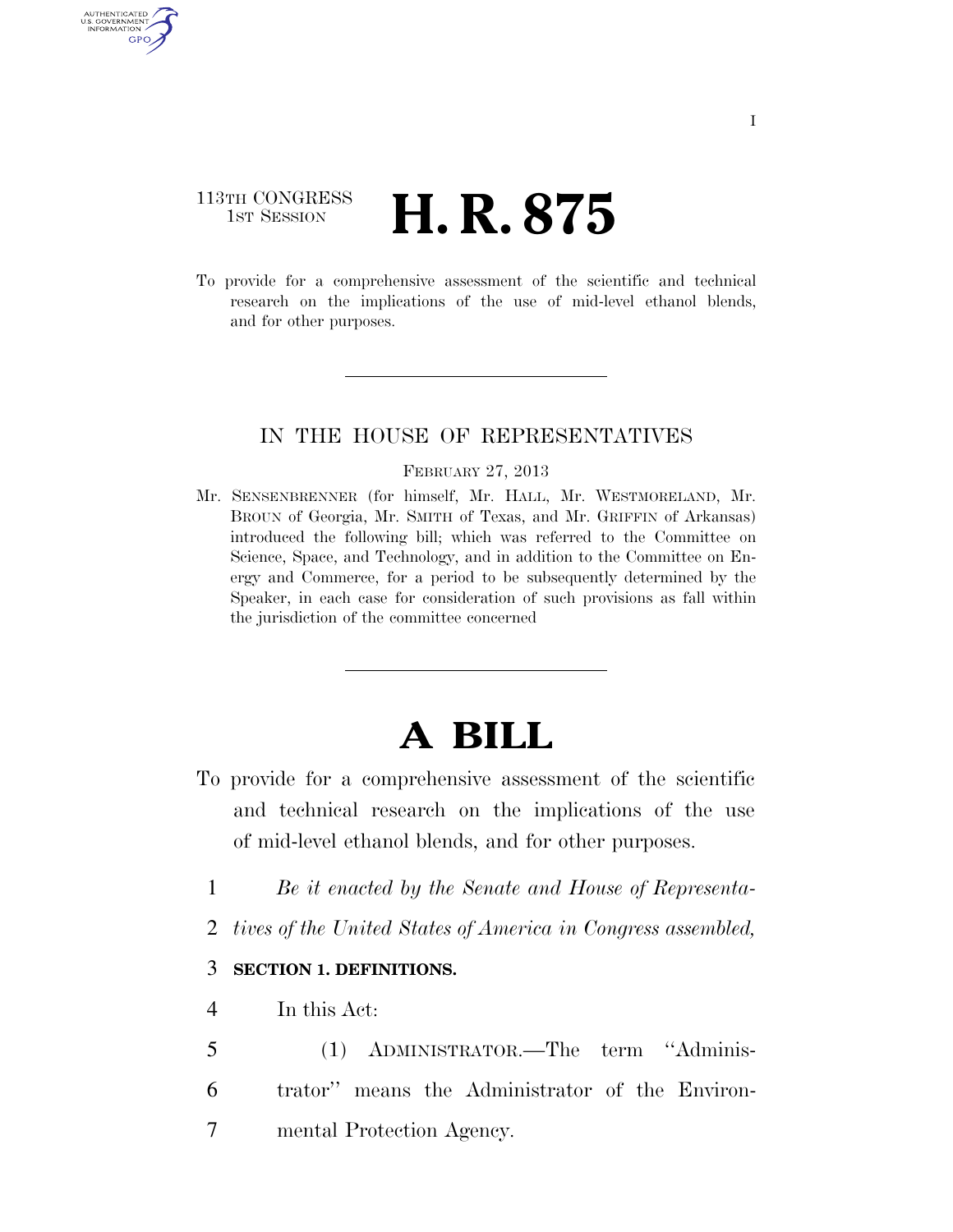(2) MID-LEVEL ETHANOL BLEND.—The term ''mid-level ethanol blend'' means an ethanol-gasoline blend containing greater than 10 and up to and in- cluding 20 percent ethanol by volume that is in- tended to be used in any conventional gasoline-pow-ered motor vehicle or nonroad vehicle or engine.

#### **SEC. 2. EVALUATION.**

 (a) IN GENERAL.—The Administrator, acting through the Assistant Administrator of the Office of Re- search and Development at the Environmental Protection Agency, shall—

 (1) not later than 45 days after the date of en- actment of this Act, enter into an agreement with the National Academy of Sciences to provide, within 18 months after the date of enactment of this Act, a comprehensive assessment of the scientific and technical research on the implications of the use of mid-level ethanol blends, comparing mid-level eth- anol blends to gasoline blends containing 10 percent or zero percent ethanol; and

 (2) not later than 30 days after receiving the results of the assessment under paragraph (1), sub- mit a report to the Committee on Science, Space, and Technology of the House of Representatives and the Committee on Environment and Public Works of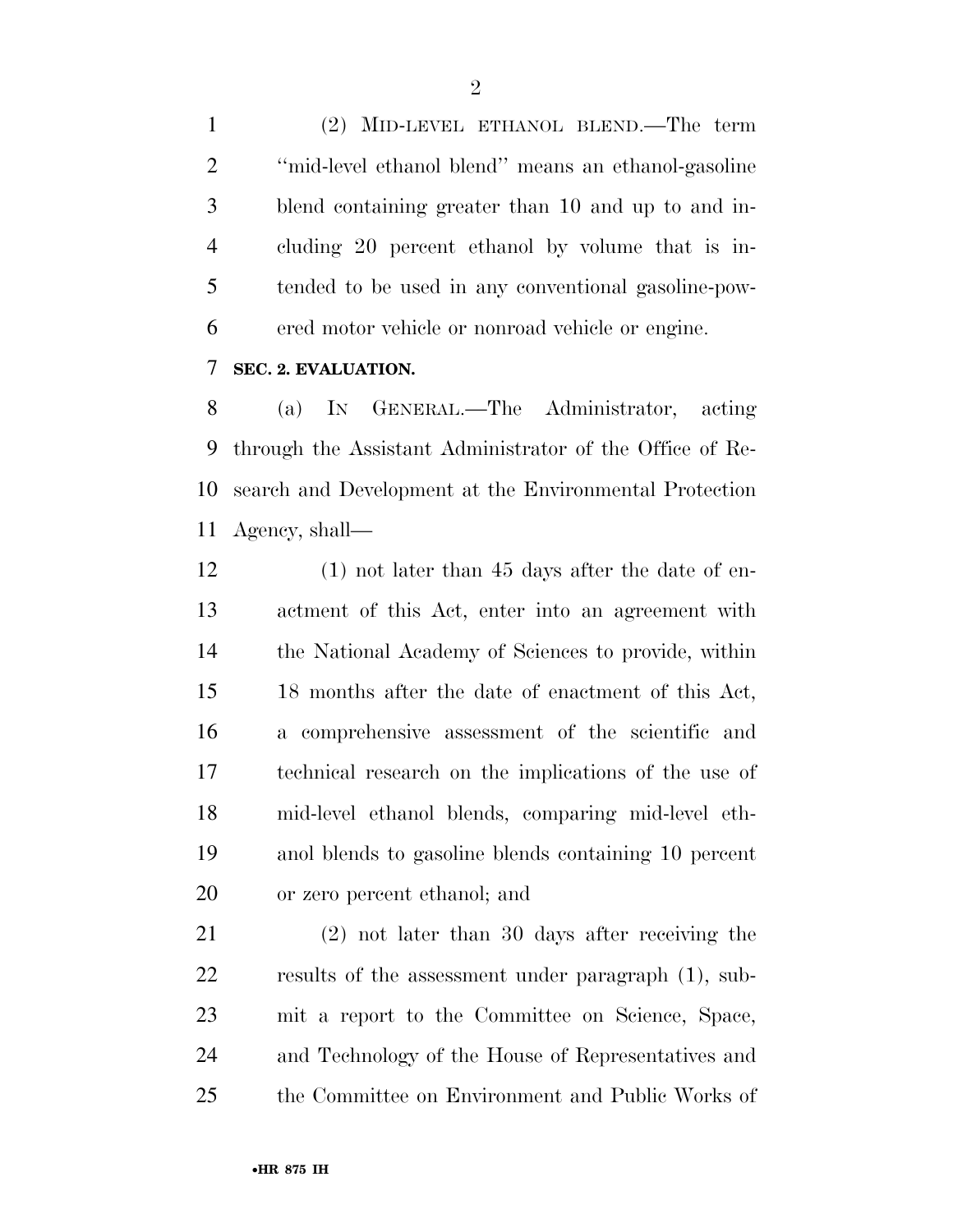the Senate on the findings of the assessment, to- gether with the agreement or disagreement of the Administrator with each of its findings.

 (b) WAIVERS.—Prior to the submission of the report under subsection (a)(2), any waiver granted under section 6 211(f)(4) of the Clean Air Act (42 U.S.C. 7545 (f)(4)) before the date of enactment of this Act that allows the introduction into commerce of mid-level ethanol blends for use in motor vehicles shall have no force or effect. The Administrator shall grant no new waivers under such sec- tion 211(f)(4) until after the submission of the report de-scribed under subsection (a)(2).

 (c) CONTENTS.—The assessment performed under 14 subsection  $(a)(1)$  shall include the following:

 (1) An evaluation of the short-term and long- term environmental, safety, durability, and perform- ance effects of the introduction of mid-level ethanol blends on onroad, nonroad, and marine engines, onroad and nonroad vehicles, and related equipment. Such evaluation shall consider the impacts of quali- fying mid-level ethanol blends or blends with higher ethanol concentrations as a certification fuel. Such evaluation shall include a review of all available sci- entific evidence, including all relevant government and industry data and testing, including that relied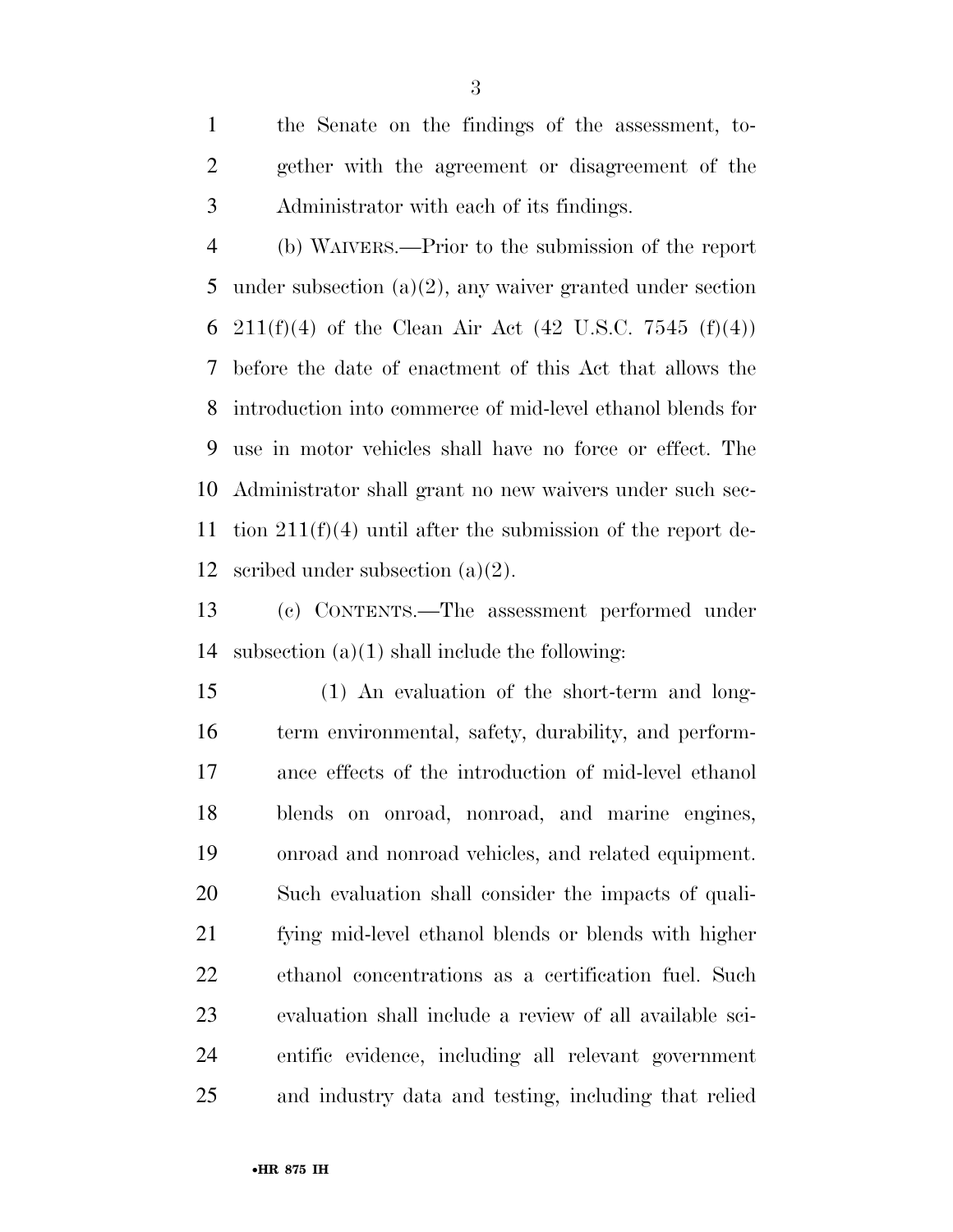| $\mathbf{1}$   | upon by the Administrator and published at 75 Fed. |
|----------------|----------------------------------------------------|
| $\overline{2}$ | Reg. 68094 et seq. (November 4, 2010), 76 Fed.     |
| 3              | Reg. 4662 et seq. (January 26, 2011), and 76 Fed.  |
| $\overline{4}$ | Reg. $44406$ et seq. (July 25, 2011), and identify |
| 5              | gaps in understanding and research needs related   |
| 6              | $to-$                                              |
| 7              | (A) tailpipe emissions;                            |
| 8              | (B) evaporative emissions;                         |
| 9              | (C) engine and fuel system durability;             |
| 10             | (D) onboard diagnostics;                           |
| 11             | (E) emissions inventory and other mod-             |
| 12             | eling effects;                                     |
| 13             | (F) materials compatibility;                       |
| 14             | (G) operability and drivability;                   |
| 15             | (H) fuel efficiency;                               |
| 16             | (I) fuel economy;                                  |
| 17             | (J) consumer education and satisfaction;           |
| 18             | $(K)$ cost-effectiveness for the consumer;         |
| 19             | (L) catalyst durability; and                       |
| 20             | (M) durability of storage tanks, piping,           |
| 21             | and dispensers for retail.                         |
| 22             | (2) An identification of areas of research, devel- |
| 23             | opment, and testing necessary to-                  |
| 24             | (A) ensure that existing motor fuel infra-         |
| 25             | structure is not adversely impacted by mid-level   |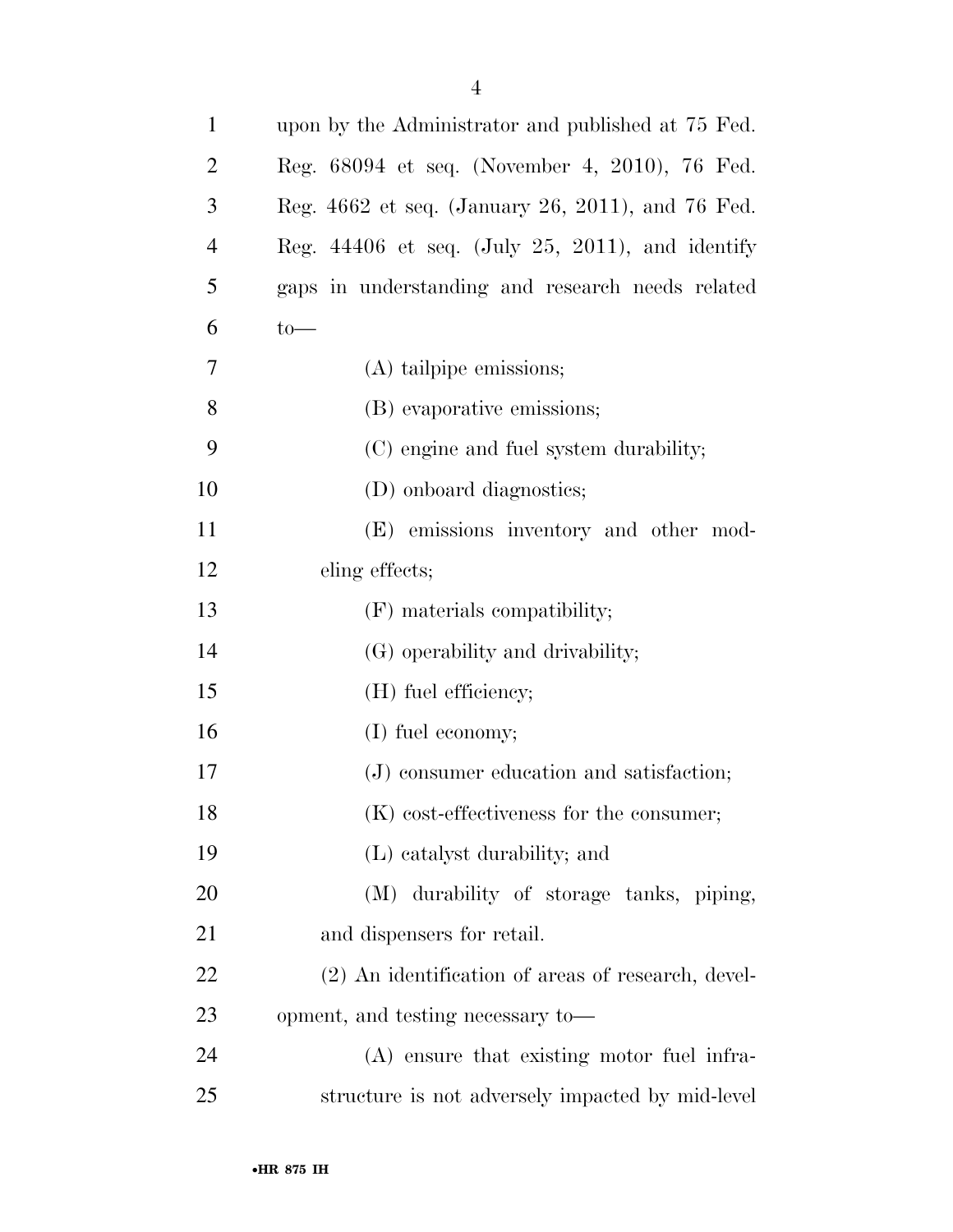| $\mathbf{1}$   | ethanol blends, including an examination of po-   |
|----------------|---------------------------------------------------|
| $\overline{2}$ | tential impacts of mid-level ethanol blends on    |
| 3              | metal, plastic, rubber, or any other materials    |
| $\overline{4}$ | used in pipes or storage tanks; and               |
| 5              | (B) reduce the risk of misfueling by users        |
| 6              | at various points in the distribution and supply  |
| 7              | chain, including at bulk storage, retail storage, |
| 8              | and distribution configurations by—               |
| 9              | (i) assessing the best methods and                |
| 10             | practices to prevent misfueling;                  |
| 11             | (ii) examining misfueling mitigation              |
| 12             | strategies for blender pumps, including vol-      |
| 13             | umetric purchase requirements and label-          |
| 14             | ing requirements;                                 |
| 15             | (iii) assessing the adequacy of and               |
| 16             | ability for misfueling mitigation plans ap-       |
| 17             | proved by the Environmental Protection            |
| 18             | Agency; and                                       |
| 19             | (iv) examining the technical standards            |
| 20             | and recommendations of the National In-           |
| 21             | stitute of Standards and Technology, the          |
| 22             | National Standards Institute,<br>American         |
| 23             | International Organization for<br>the<br>and      |
| 24             | Standardization regarding fuel pump label-        |
| 25             | ing.                                              |